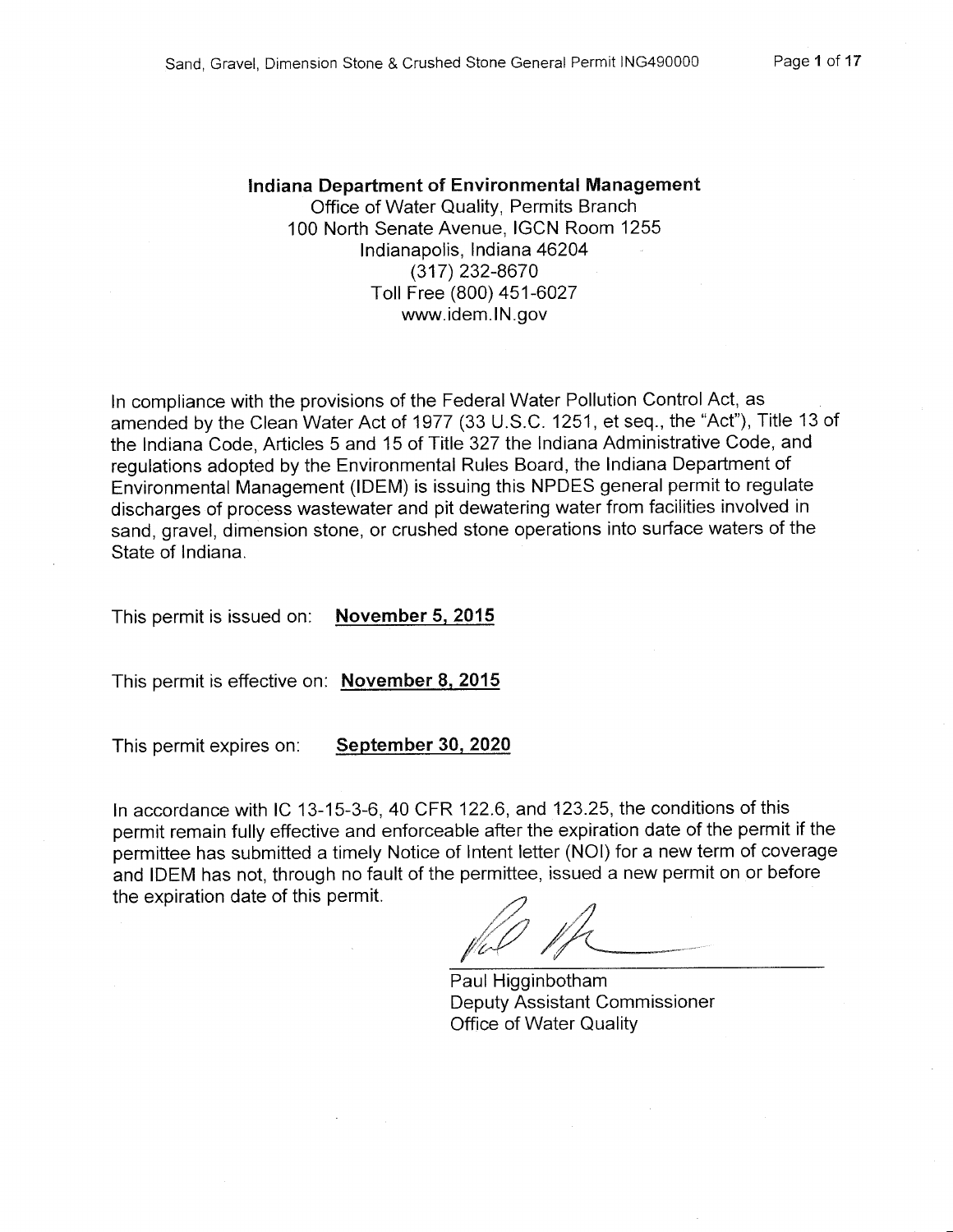|      | <b>Table of Contents</b>                                               |  |
|------|------------------------------------------------------------------------|--|
|      |                                                                        |  |
|      |                                                                        |  |
| 1.1  |                                                                        |  |
| 1.2  |                                                                        |  |
| 1.3  |                                                                        |  |
| 1.4  |                                                                        |  |
|      |                                                                        |  |
| 2.1  |                                                                        |  |
| 2.2  |                                                                        |  |
|      |                                                                        |  |
| 3.1  |                                                                        |  |
| 3.2  |                                                                        |  |
| 3.3  |                                                                        |  |
| 3.4  |                                                                        |  |
| 3.5  |                                                                        |  |
| 3.6  |                                                                        |  |
| 3.7  |                                                                        |  |
| 3.8  | Reporting Effluent Data on the Federal Discharge Monitoring Reports  9 |  |
| 3.9  |                                                                        |  |
| 3.10 |                                                                        |  |
|      |                                                                        |  |
| 4.1  |                                                                        |  |
| 4.2  |                                                                        |  |
| 4.3  |                                                                        |  |
| 4.4  |                                                                        |  |
|      |                                                                        |  |
|      |                                                                        |  |
| 6.1  |                                                                        |  |
| 6.2  |                                                                        |  |
| 6.3  |                                                                        |  |
| 6.4  |                                                                        |  |
| 6.5  |                                                                        |  |
| 6.6  |                                                                        |  |
| 6.7  |                                                                        |  |
| 6.8  |                                                                        |  |
| 6.9  |                                                                        |  |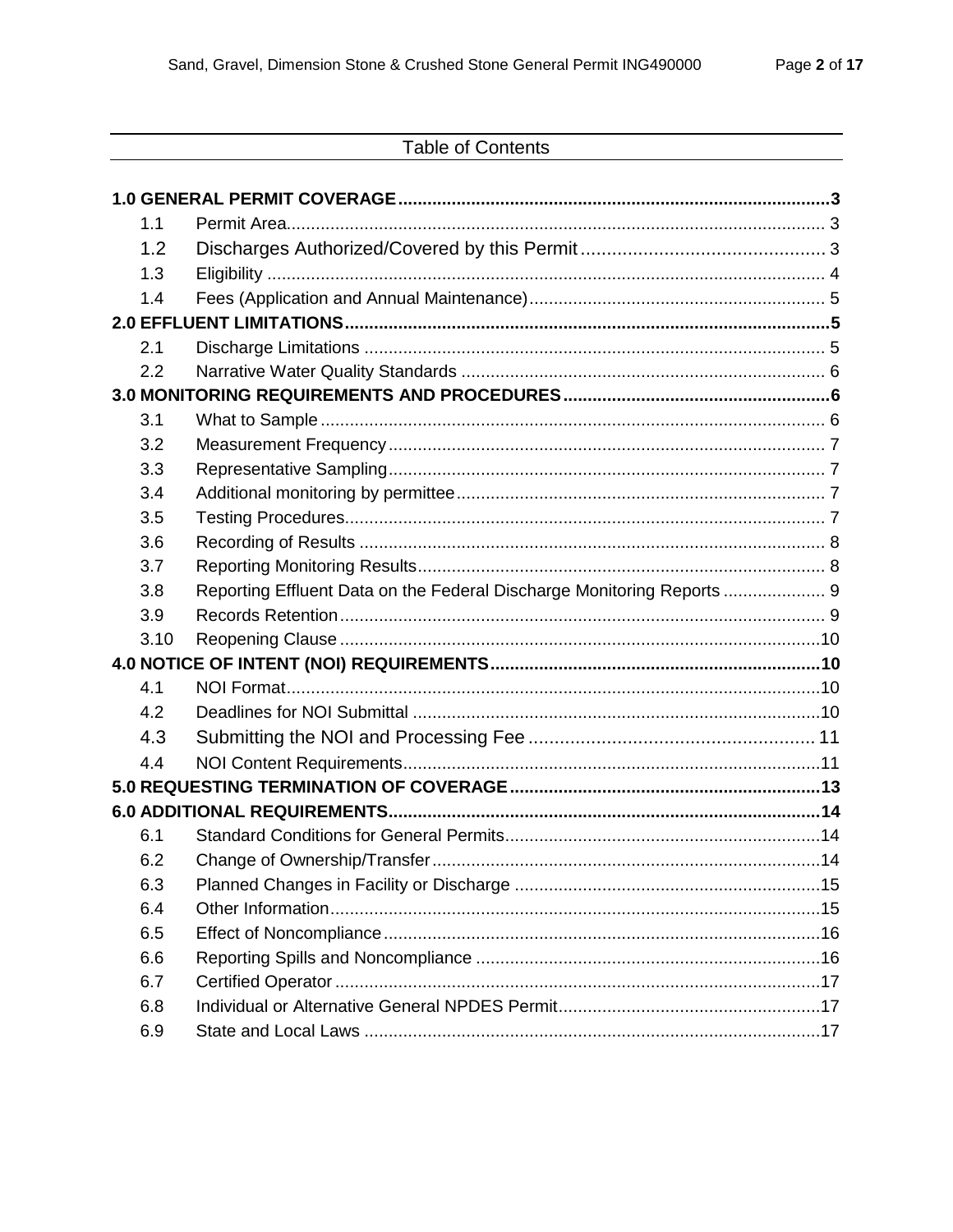# <span id="page-2-0"></span>1.0 GENERAL PERMIT COVERAGE

### <span id="page-2-1"></span>1.1 Permit Area

This sand, gravel, dimension stone and crushed stone operations general permit covers all areas of the State of Indiana.

## <span id="page-2-2"></span>1.2 Discharges Authorized/Covered by this Permit

This general permit addresses any new or existing discharges of process wastewater and mine dewatering water from facilities involved in sand, gravel, dimension stone, or crushed stone operations to surface waters of the State of Indiana. It authorizes discharges of the following: waters from processes, including, but not limited to

- a) pit dewatering;
- b) channel machines;
- c) broaching;
- d) jet piercing;
- e) scrubber water from wet scrubbers used for air pollution control;
- f) dust suppression spray water;
- g) wash water from spray bars for final screening operations; and
- h) non-contact cooling water for cooling of
	- 1) crusher bearings;
	- 2) drills;
	- 3) saws;
	- 4) dryers;
	- 5) pumps; and
	- 6) air compressors.

This general permit serves as a National Pollutant Discharge Elimination System (NPDES) general permit and is issued to be effective for a term of five (5) years. In order to obtain authorization to discharge under this permit, a person must submit an NOI pursuant to Section 4.0. The Commissioner may grant or deny coverage under this permit or require an application for an individual permit.

Except as provided in Section 1.3, when a Notice of Intent (NOI) is submitted as set forth in Section 4.0 below, a facility is permitted to discharge process wastewater and mine dewatering water to surface waters of the state in accordance with the terms of this general permit. This authorization to discharge shall become effective upon receipt of notification of inclusion/coverage by the Commissioner. Any discharges of process wastewater and mine dewatering water to a surface water of the state that are not permitted under this general permit or by an individual permit are unlawful.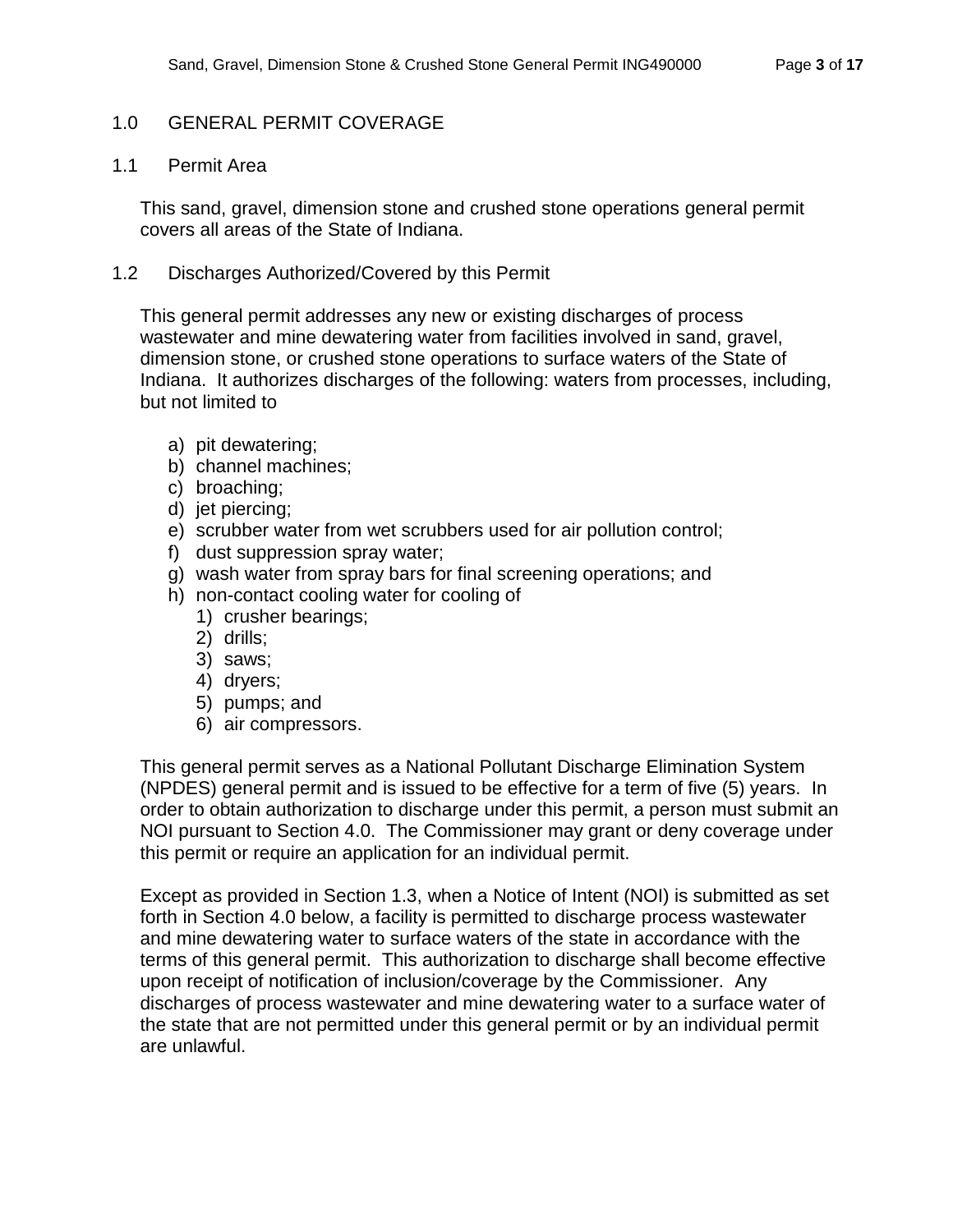Permittees who are granted general permit coverage will remain covered under this permit until the earliest of the following:

- a) The permittee receives authorization for coverage under a reissued or replacement version of this permit; or
- b) IDEM's receipt of the permittee's submittal of a Notice of Termination (see Section 5.0); or
- c) Issuance or modification of an individual permit for the discharges covered by this general permit; or
- d) A final decision by IDEM either to revoke or to not reissue this general permit, at which time IDEM will identify a reasonable time period for covered dischargers to seek coverage under an alternative general permit or an individual permit. Coverage under this permit will terminate at the end of this identified time period.
- <span id="page-3-0"></span>1.3 Eligibility
	- a) This general permit covers discharges comprised solely of process wastewater and mine dewatering water from facilities involved in sand, gravel, dimension stone, or crushed stone operations to surface waters of the state, except as limited in paragraph b below.
	- b) The following discharges from facilities involved in sand, gravel, dimension stone, or crushed stone operations are not authorized by this permit:
		- 1) direct discharges into waters that are designated as an Outstanding National Resource Water (ONRW) defined at IC 13-11-2-149.5 or an Outstanding State Resource Water (OSRW) defined at IC 13-11-2-149.6 and listed at 327 IAC 2-1.3-3(d);
		- 2) discharges to a receiving stream when the discharge results in an increase in the ambient concentration of a pollutant which contributes to the impairment of the receiving stream for that pollutant as identified on the current 303(d) list of impaired waters; and
		- 3) discharges containing water treatment additives (WTAs) which have not received prior written approval from IDEM for the specific additive, use, and dosage at the particular facility for which the Notice of Intent (NOI) is submitted;
		- 4) discharges from crushed stone operations utilizing flotation agents to remove impurities from marble or other carbonaceous rock. The flotation agents include organic amines, fatty acids, and pine oils;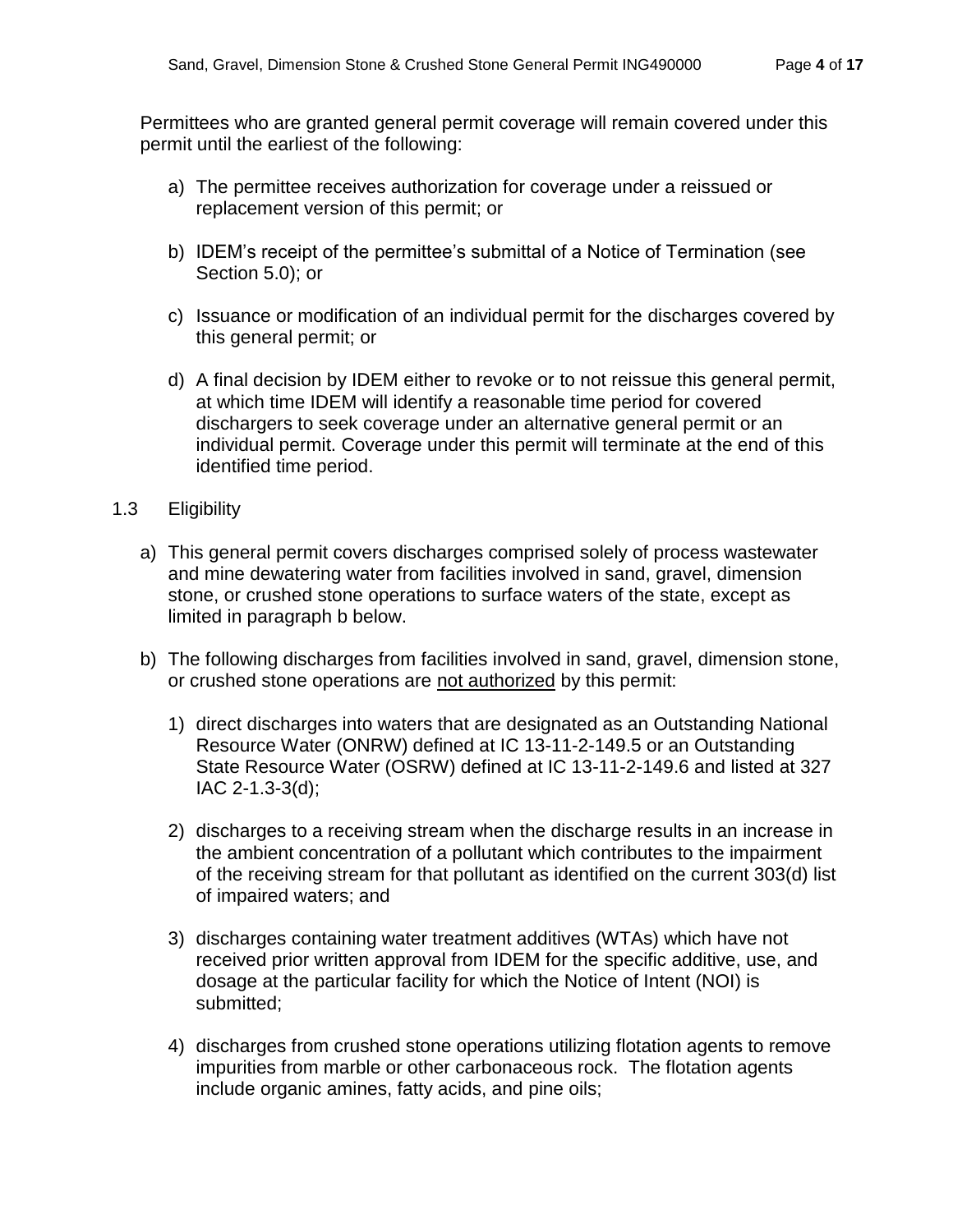- 5) industrial sand operations utilizing:
	- a. acid flotation to effect removal of iron oxide and ilmenite impurities
	- b. alkaline flotation to remove aluminate bearing materials; and
	- c. hydrofluoric acid flotation for removal of feldspar;
- 6) industrial sand operations utilizing the acid leaching process. The acid leaching process pertains to the removal of iron from feldspathic sand for use in glass manufacturing; and
- 7) storm water discharges associated with construction or industrial activity. This exclusion only pertains to storm water runoff which discharges directly to a surface water of the state. Any runoff which is directed to a quarry pit or sedimentation pond is covered by this general permit.
- <span id="page-4-0"></span>1.4 Fees (Application and Annual Maintenance)

Any person who seeks coverage under this general permit is required to remit an application fee with the Notice of Intent (NOI) in accordance with IC 13-18-20-12. Pursuant to the statute this fee is required for a new NOI submittal, renewals, and modification requests, including transfers of coverage requested under Section 6.2 and any planned facility changes referenced in Section 6.3 of this permit that would result in the need for an NOI. Persons covered by this general permit are also required by IC 13-18-20 to remit annual operating fees to IDEM for as long as coverage continues. Coverage under this general permit may be revoked for nonpayment of applicable fees as set forth in IC 13-18-20.

<span id="page-4-1"></span>2.0 Effluent Limitations

All permittees must control discharges as necessary to meet numeric and narrative water quality standards in the receiving water for any discharges authorized by this permit, with compliance required upon beginning such a discharge.

<span id="page-4-2"></span>

| 2.1 |  | <b>Discharge Limitations</b> |
|-----|--|------------------------------|
|-----|--|------------------------------|

|                   | Quantity or Loading |           | <b>Quality or Concentration</b> |         |         | <b>Monitoring Requirements</b> |               |                     |
|-------------------|---------------------|-----------|---------------------------------|---------|---------|--------------------------------|---------------|---------------------|
| Parameter         | Quarterly           | Quarterly | <b>Units</b>                    | Weekly  | Daily   | <b>Units</b>                   | Measurement   | Sample type         |
|                   | average             | maximum   |                                 | average | maximum |                                | frequency     |                     |
| Flow[1]           | Report              | Report    | <b>MGD</b>                      |         |         |                                | 1 x monthly   | Instantaneous       |
| <b>Total Flow</b> |                     | Report    | Mgal/<br>Qtr                    |         |         |                                | 1 x quarterly | Cumulative<br>total |
| <b>TSS [2]</b>    |                     |           |                                 | 30      |         | mq/l                           | x quarterly   | Grab                |

Table 1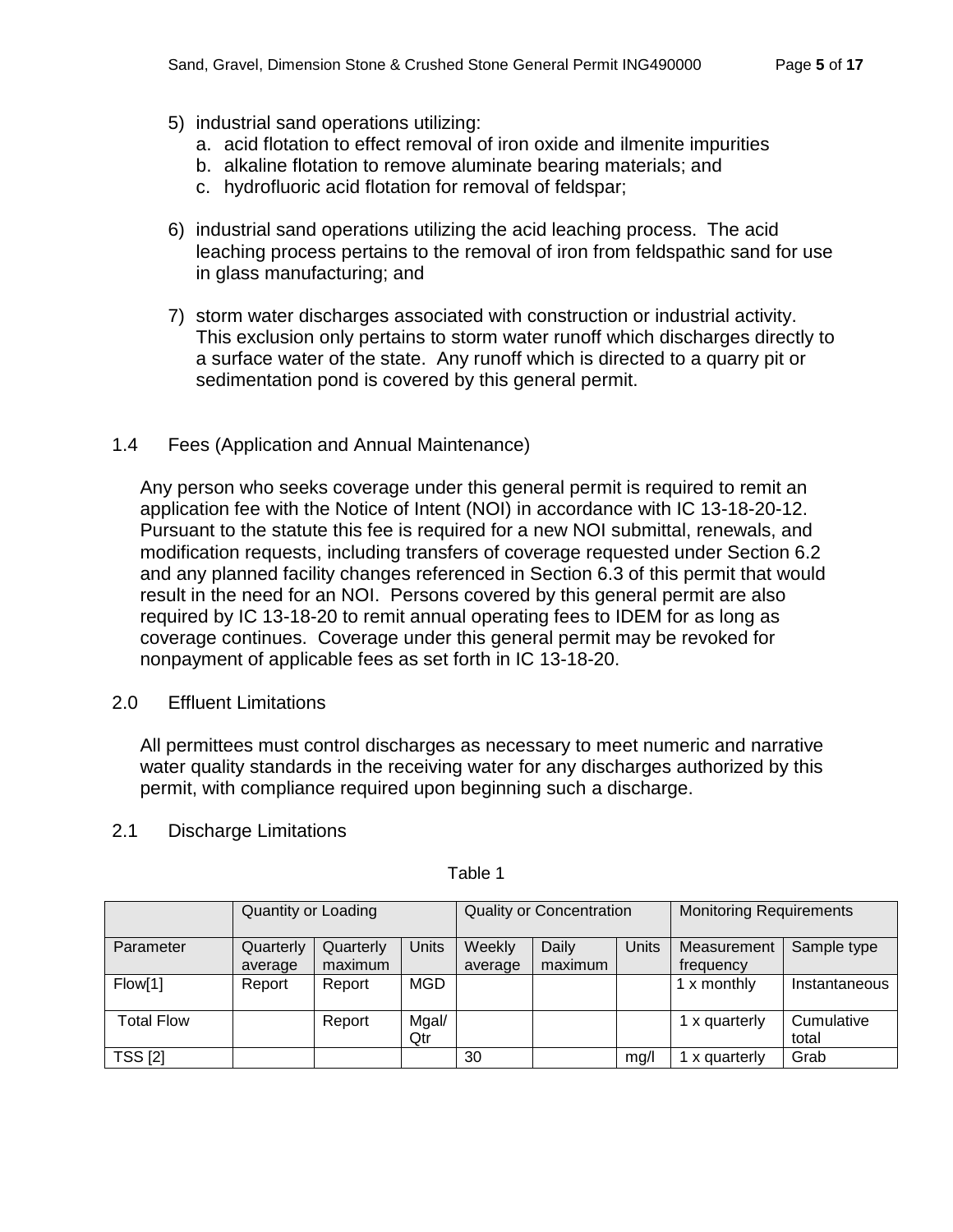#### Table 2

|           | Quality or Concentration |               |       | <b>Monitoring Requirements</b> |             |
|-----------|--------------------------|---------------|-------|--------------------------------|-------------|
| Parameter | Daily minimum            | Daily maximum | Units | Measurement<br>treauency       | Sample type |
| pH [2]    | 6.0                      | 9.0           | s.u.  | x quarterly                    | Grab        |

- [1] Measurement of flow is required. The flow volume may be estimated.
- [2] A minimum of one sample shall be collected, analyzed, and the results reported each calendar quarter. The monitoring results shall be reported on the March, June, September, and December DMR forms. The MMRs shall denote the actual day(s) on which the monitoring occurred.
- <span id="page-5-0"></span>2.2 Narrative Water Quality Standards
	- a) The discharge shall not contain substances, materials, floating debris, oil, scum, or other pollutants that will settle to form putrescent or otherwise objectionable deposits;
	- b) The discharge shall not contain substances that are in amounts sufficient to be unsightly or deleterious;
	- c) The discharge shall not contain oil or other substances that produce color, visible oil sheen, odor, or other conditions in such degree as to create a nuisance;
	- d) The discharge shall not contain substances which are in amounts sufficient to be acutely toxic to, or to otherwise severely injure or kill aquatic life, other animals, plants, or humans;
	- e) The discharge shall not contain substances which are in concentrations or combinations that will cause or contribute to the growth of aquatic plants or algae to such a degree as to create a nuisance, be unsightly, or otherwise impair the designated uses.
- <span id="page-5-1"></span>3.0 Monitoring Requirements and Procedures
- <span id="page-5-2"></span>3.1 What to Sample

Samples shall be taken in accordance with the sample type specified in Section 2.1 of this general permit. The Commissioner may require the permittee to sample for additional parameters. When this becomes the case, the permittee shall be notified in writing and given the reasons for the additional sampling requirement.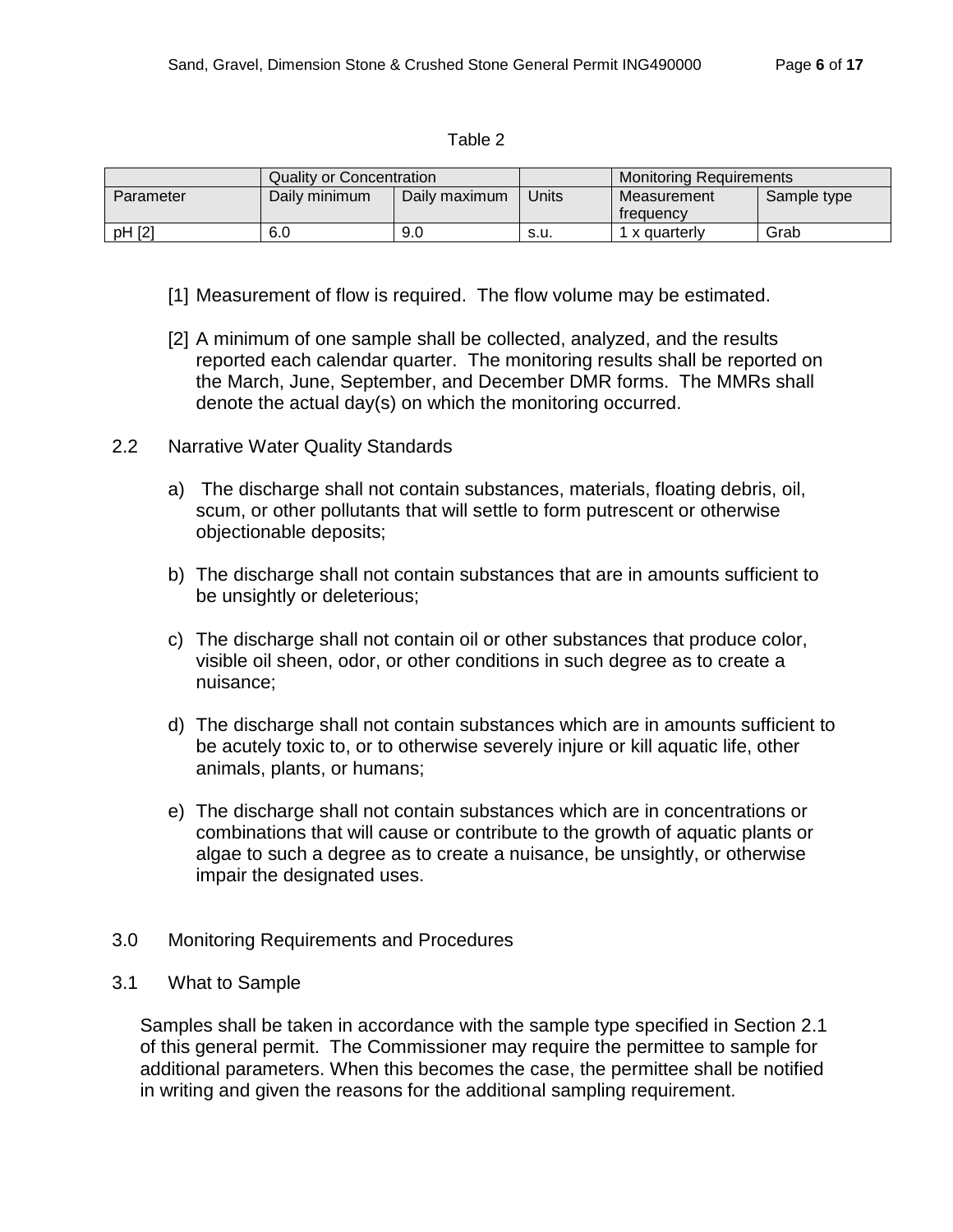#### <span id="page-6-0"></span>3.2 Measurement Frequency

Measurement frequency of each parameter is identified in Section 2.1 above. The Commissioner may require the permittee to conduct more frequent measurement of one or more of these parameters. When this becomes the case, the permittee shall be notified in writing and given the reasons for the more frequent sampling requirement.

### <span id="page-6-1"></span>3.3 Representative Sampling

Samples and measurements taken in compliance with the monitoring requirements specified above shall be representative of the volume and nature of discharges of process wastewater and mine dewatering activities. The samples and measurements shall be taken prior to mixing with any other waters and prior to discharging to the receiving stream.

#### <span id="page-6-2"></span>3.4 Additional monitoring by permittee

When the permittee monitors any pollutant at the location(s) designated herein more frequently than required by this permit, using approved analytical methods as specified in section 3.5 below, the results of this monitoring shall be included in the calculation and reporting of the values required in the quarterly Discharge Monitoring Report (DMR). Such increased frequency shall also be indicated. Other monitoring data not specifically required in this permit (such as internal process or internal waste stream data) which is collected by or for the permittee need not be submitted unless requested by the Commissioner.

#### <span id="page-6-3"></span>3.5 Testing Procedures

The analytical and sampling methods used shall conform to the current version of 40 CFR 136. Multiple editions of Standard Methods for the Examination of Water and Wastewater are currently approved for most methods however, 40 CFR Part 136 should be checked to ascertain that a particular method is approved for a particular analyte. The approved methods may be included in the texts listed below. However, different but equivalent methods are allowable when they receive the prior written approval of the Commissioner.

- a) Standard Methods for the Examination of Water and Wastewater, 18<sup>th</sup>, 19<sup>th</sup>, or 20<sup>th</sup> Editions, 1992, 1995, or 1998, American Public Health Association, Washington, D.C. 20005.
- b) A.S.T.M. Standards, Parts 23, Water; Atmosphere Analysis, 1972 American Society for Testing and Materials, Philadelphia, PA 19103.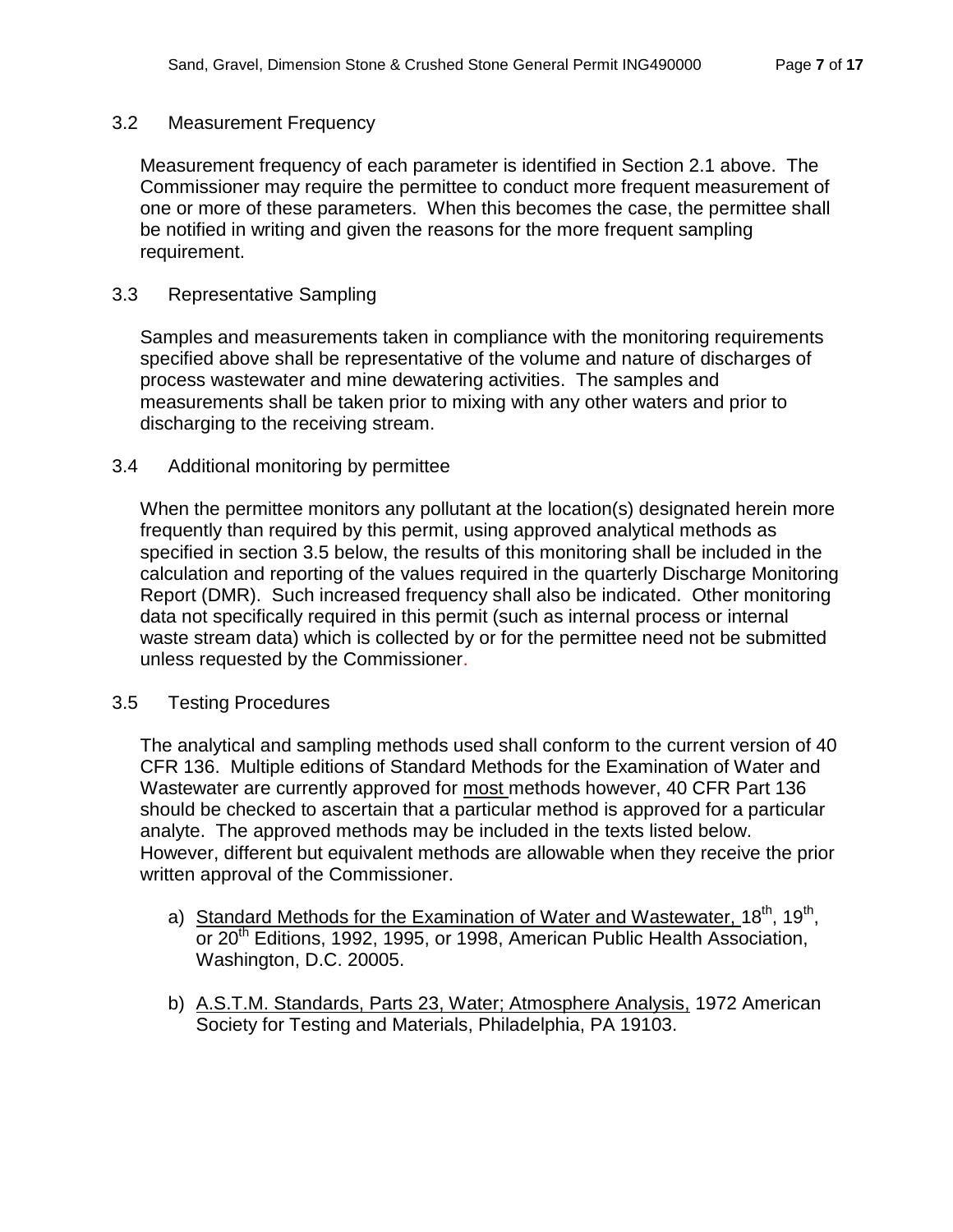b) Methods for Chemical Analysis of Water and Wastes, June 1974, Revised, March 1983, Environmental Protection Agency, Water Quality Office, Analytical Quality Control Laboratory, 1014 Broadway, Cincinnati, OH 45202.

## <span id="page-7-0"></span>3.6 Recording of Results

For each measurement or sample taken pursuant to the requirements of this general permit, the discharger shall record the following information:

- a) the place (outfall number), date, and time of sampling;
- b) the person(s) who performed the sampling or measurements;
- c) the dates and times the analyses were performed;
- d) the person(s) and laboratory who performed the analyses;
- e) the analytical techniques or methods used; and
- f) the results of all required analyses and measurements.

#### <span id="page-7-1"></span>3.7 Reporting Monitoring Results

- a) The permittee shall submit complete federal discharge monitoring reports (DMRs) and state monthly monitoring reports (MMRs) to the Commissioner containing results obtained during the previous monitoring period which shall be submitted no later than the  $28<sup>th</sup>$  day of the month following each completed monitoring period. The first report shall be submitted by the  $28<sup>th</sup>$  day of the month following the first completed monitoring period.
- b) Forms that were not issued by IDEM must receive approval by IDEM before they may be used.
- c) DMRs must be signed and certified by a responsible corporate officer, or a general partner or the sole proprietor, or a principal municipal executive officer or ranking elected official, or his or her duly authorized representative. Such authorization must be submitted in writing and must explain the duties and responsibilities of the authorized representative.
- d) Permittees shall keep a duplicate copy of all completed and signed monitoring report forms submitted. These documents shall be retained either on-site at the permitted facility or in such a manner that the reports will be readily available for IDEM compliance staff review.
- e) DMRs, MMRs, and any communication regarding compliance with the conditions of this general permit must be sent to: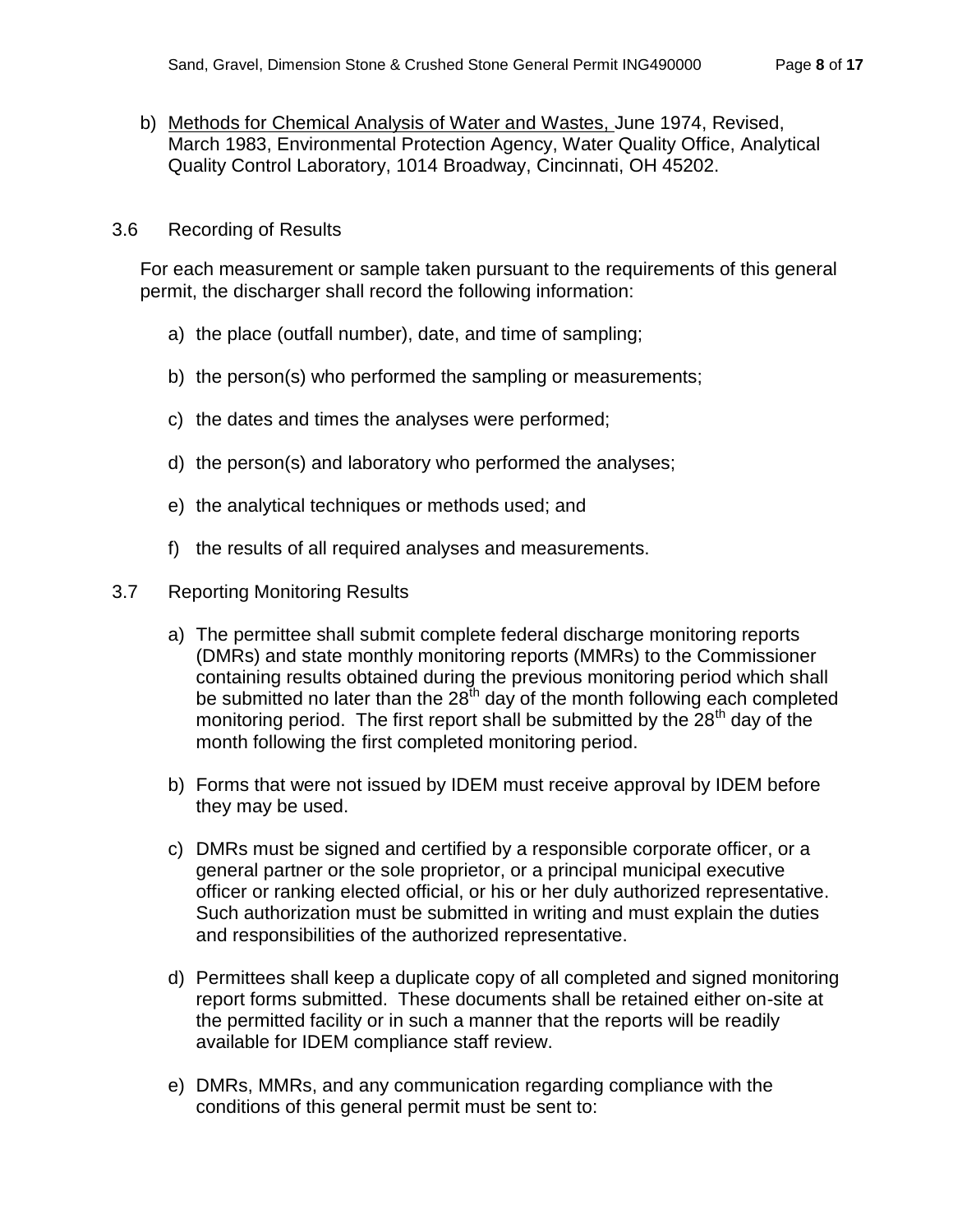Indiana Department of Environmental Management Office of Water Quality Compliance Data Section, IGCN Room 1255 100 North Senate Avenue Indianapolis, Indiana 46204-2251

f) The permittee may choose to or may be required to enroll in the NetDMR program for the electronic submittal of the federal Discharge Monitoring Reports and the state Monthly Monitoring Report forms in lieu of submitting them via U.S. Mail. If electronic reporting does become a requirement and the permittee does not have the ability to submit reports electronically, the permittee may request an exemption from the requirement which shall include the justification of the inability to utilize an electronic filing system

The Regional Administrator of U.S. EPA may request the permittee to submit monitoring reports to the U.S. EPA when the U.S. EPA deems it necessary to assure compliance with the permit.

- <span id="page-8-0"></span>3.8 Reporting Effluent Data on the Federal Discharge Monitoring Reports
	- a) Effluent concentrations less than the limit of detection (LOD) shall be reported on the Discharge Monitoring Report (DMR) forms as < (less than) the value of the LOD. For example, when a substance is not detected at a concentration of 0.1  $\mu$ g/l, report the value as <0.1  $\mu$ g/l.
	- b) Effluent concentrations greater than or equal to the LOD and less than the LOQ that are reported on a DMR shall be reported as the actual value and annotated on the DMR to indicate that the value is not quantifiable.

## <span id="page-8-1"></span>3.9 Records Retention

All records and information resulting from the monitoring activities required by this permit, including all records of analyses performed and calibration and maintenance of instrumentation and recording from continuous monitoring instrumentation, shall be retained for a minimum of three (3) years. All records shall be kept at the permitted facility or in such a manner that the reports will be readily available for IDEM compliance staff review. The three year retention requirement shall be extended:

- a. automatically during the course of any litigation regarding the discharge of pollutants by the permittee or regarding promulgated effluent guidelines applicable to the permittee; or
- b. as requested by the Regional Administrator of U.S. EPA or the Commissioner.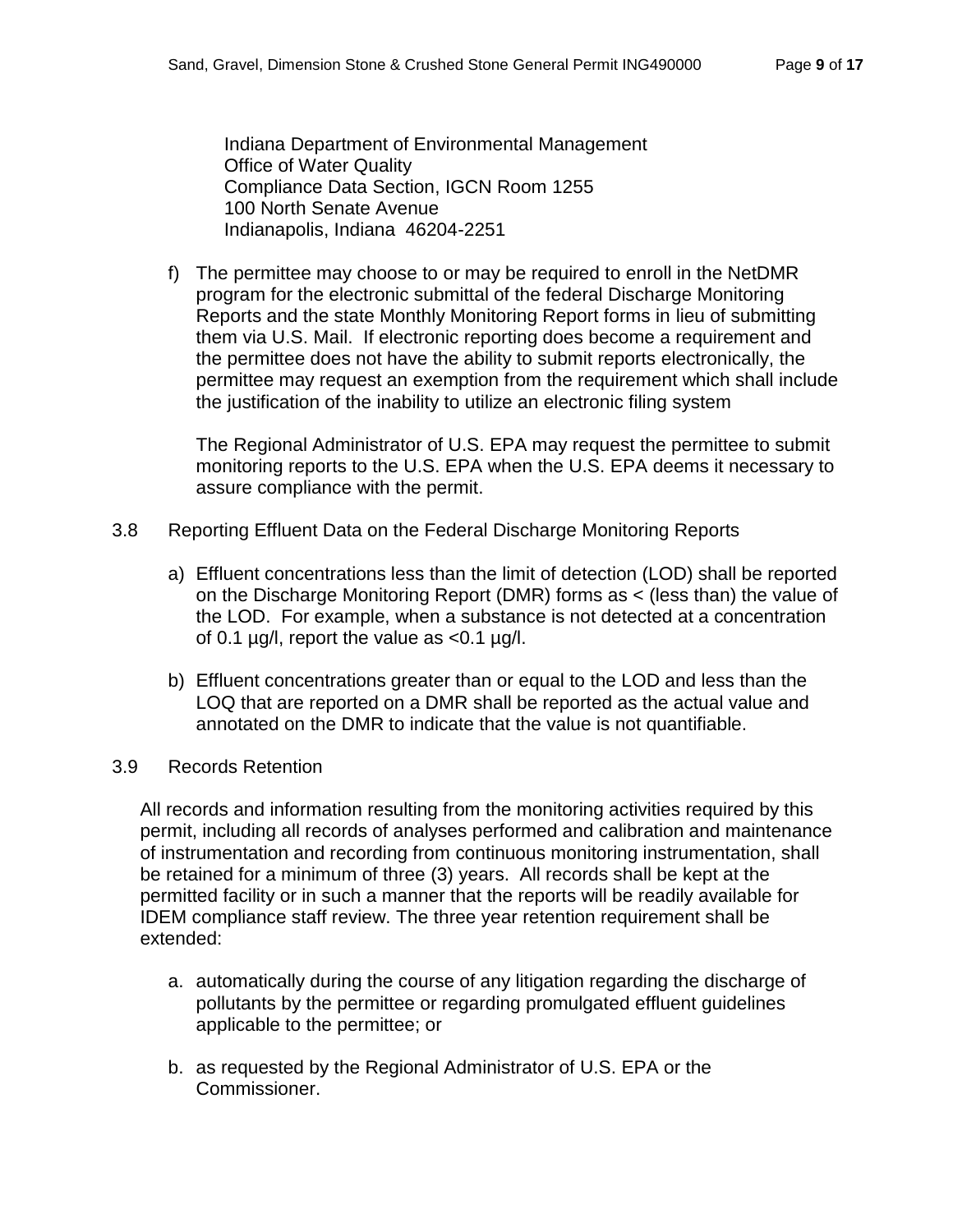### <span id="page-9-0"></span>3.10 Reopening Clause

This general permit may be modified, or alternately, revoked and reissued, after public notice and opportunity for hearing to include any applicable effluent limitation or standard issued or approved under  $301(b)(2)(C)$ ,  $(D)$  and  $(E)$ ,  $304(b)(2)$ , and 307(a)(2) of the Clean Water Act, when the effluent limitation or standard so issued or approved:

a) contains different conditions or is otherwise more stringent than any effluent limitation in the permit; or

b) controls any pollutant not limited in the permit.

When this general permit is modified or revoked and reissued all persons regulated under it will be notified by IDEM. Those persons notified under this Section shall, within one hundred twenty (120) days of the receipt of notification:

- 1) submit a complete NOI containing the information required under the modified or reissued permit; or
- 2) apply for an individual NPDES permit.; or
- 3) submit a Notice of Termination (NOT) of discharge.

## <span id="page-9-1"></span>4.0 NOTICE OF INTENT (NOI) REQUIREMENTS

<span id="page-9-2"></span>4.1 NOI Format

A person seeking coverage under this general permit shall submit the appropriate Notice of Intent (NOI) form for this specific general permit which will be provided by the Commissioner. The NOI form must be signed by a person who has the appropriate signatory authority as required by 40 CFR 122.22).

The NOI shall be submitted to IDEM according to Section 4.3 of this general permit.

- <span id="page-9-3"></span>4.2 Deadlines for NOI Submittal
	- a) For a new facility, an NOI shall be submitted at least thirty (30) days before any discharge occurs.
	- b) For a facility that has existing, effective coverage under the former general permit (327 IAC 15-12), on the effective date of this general permit, the existing coverage shall automatically be extended provided that the permittee takes one of the following actions within ninety (90) days following the date that the Commissioner makes the NOI form available to the permittee.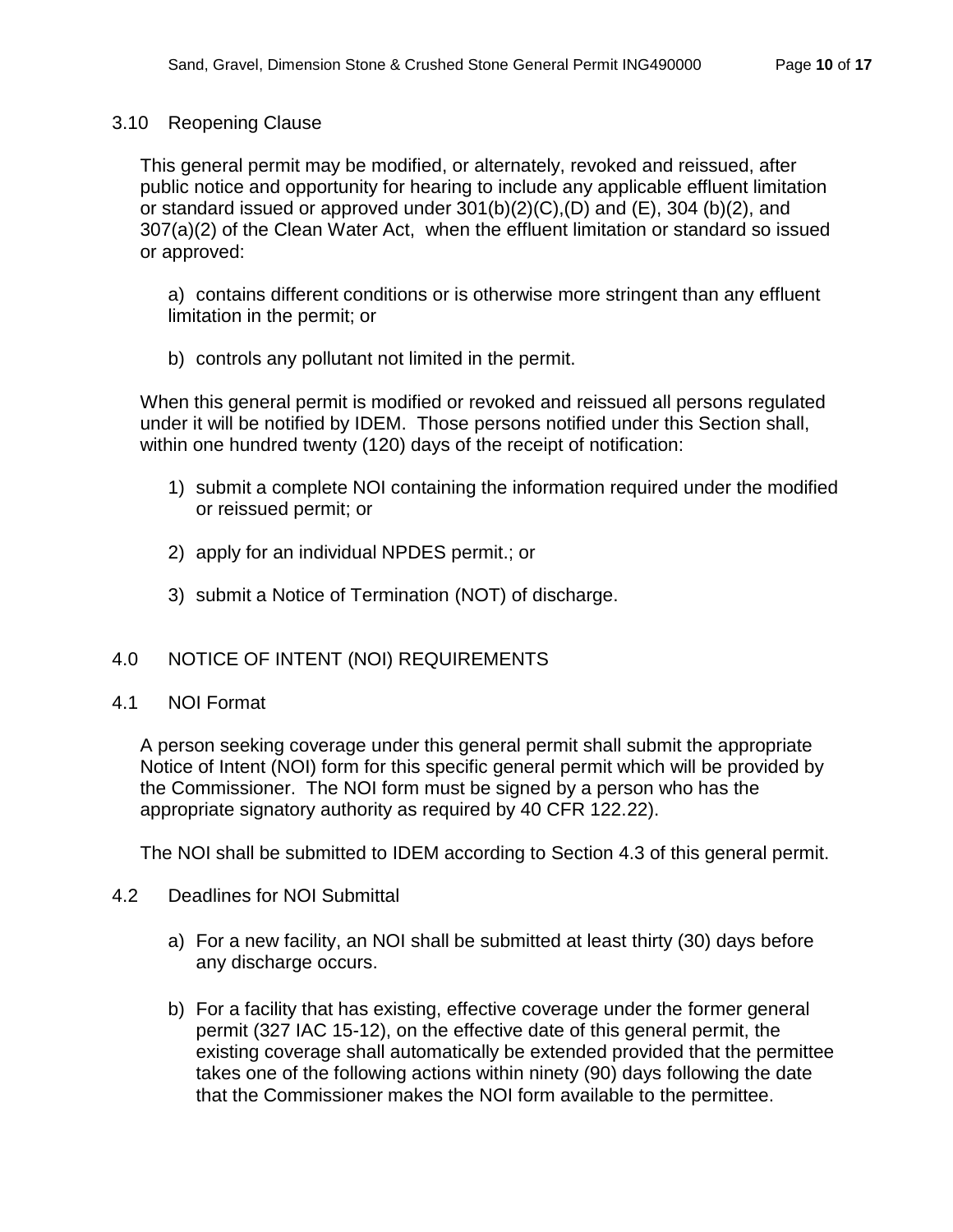- 1) The permittee submits a new NOI in accordance with Section 4.0 of this general permit to affirm it intends to comply with the requirements of this new general permit ;
- 2) The permittee notifies IDEM in writing of its intent to terminate general permit coverage in accordance with Section 5.0 of this general permit; or
- 3) The permittee submits an individual NPDES application or modification to IDEM for the existing discharge permitted by the former general permit. In such cases, the general permit coverage will remain in effect until the effective date of coverage under an individual NPDES permit.
- c) For subsequent renewals of general permit coverage under this general permit, an NOI shall be submitted not less than ninety (90) days before the permit expires.
- d) In the case of a transfer of ownership an NOI must be submitted not less than thirty (30) days before the transfer. Additional requirements for the transfer of general permit coverage are found in Section 6.2 of this general permit.
- e) The Commissioner may, with good cause shown in writing, extend any of the submission deadline time periods required above.
- <span id="page-10-0"></span>4.3 Submitting the NOI and Processing Fee

The Notice of Intent and all supporting documents and fees shall be submitted as follows:

> Submit hard copies to this address: Indiana Department of Environmental Management Office of Water Quality, NPDES General Permits 100 North Senate Avenue, IGCN Room 1255 Indianapolis, IN 46204-2251

IDEM continues to develop means of electronic submittals for Notice of Intent and Notice of Termination forms. Upon availability and notification by the Commissioner of an electronic application process, a person may choose to or, may be required to, utilize this process to file the NOI, NOT and other submission requirements. If the electronic application process does become a requirement and the person does not have the ability to submit NOIs or NOTs electronically, the permittee may request an exemption from the requirement which shall include the justification of the inability to utilize an electronic filing system.

<span id="page-10-1"></span>4.4 NOI Content Requirements

The following information must be included in an NOI: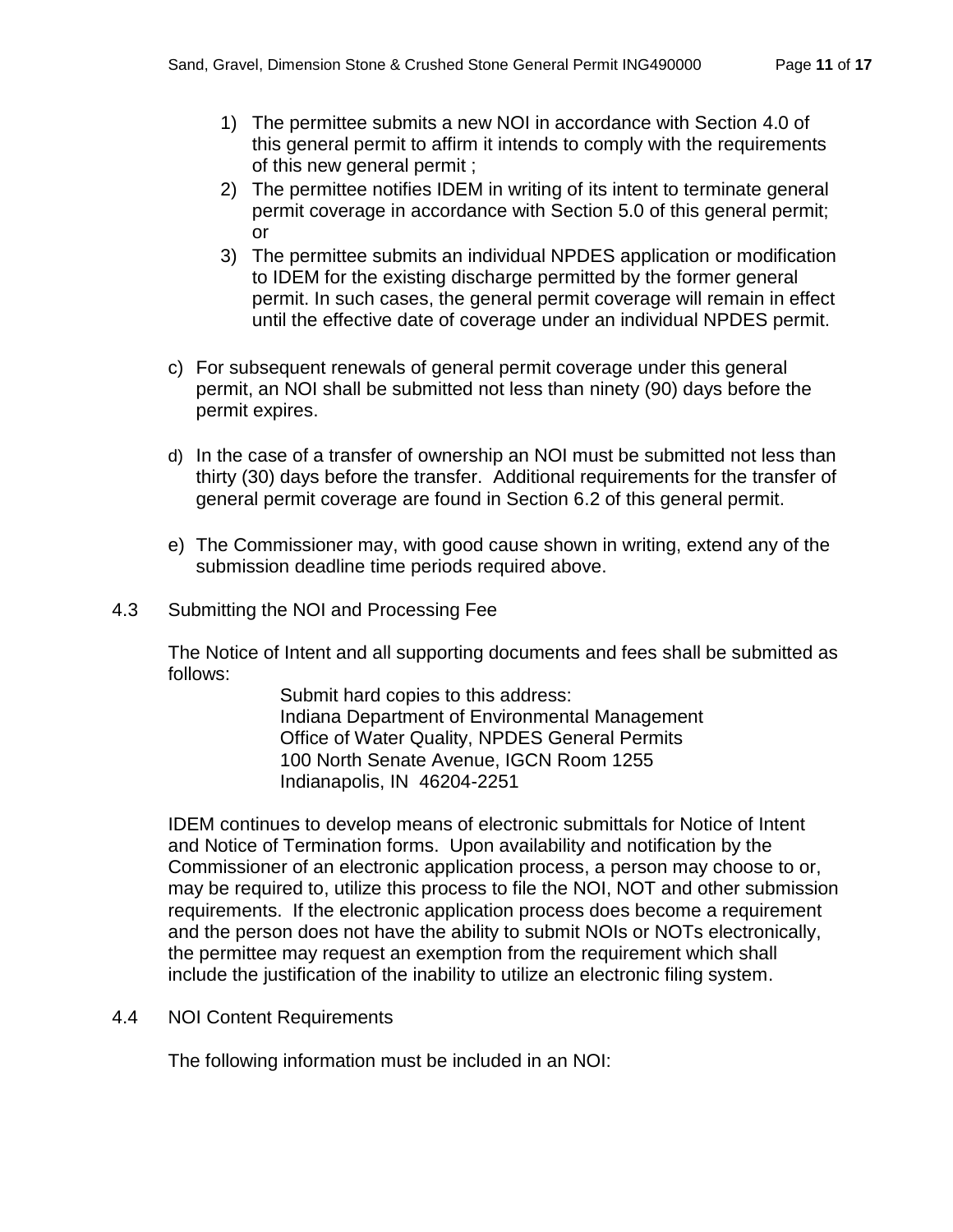- a) name of the operator of the site and operator's email and mailing addresses and telephone number;
- b) name of the owner of the site and owner's email and mailing addresses and telephone number;
- c) name, telephone number, and email and mailing addresses of a contact person who is knowledgeable about the site;
- d) name of contact person for submission of monthly monitoring reports and contact's telephone number and email and mailing addresses for submission of monthly monitoring reports;
- e) the location address of the site itself, and the latitudinal and longitudinal coordinates (to the nearest second) of the center of the site;
- f) four digit SIC (Standard Industrial Classification) code that best describes the primary activity conducted at the site;
- g) brief description of the activities conducted at the site that result in the discharge;
- h) estimate of the volume of process wastewater and pit dewatering water to be discharged, in million gallons per day (mgd);
- i) latitudinal and longitudinal coordinates of each outfall location that will be discharging process wastewater and pit dewatering water, including outfall numbers;
- j) location of each sampling point;
- k) name of the surface waters receiving each discharge;
- l) characterization of all pollutant parameters known or believed to be present in the proposed discharge of wastewater based on an actual data pilot study, estimates from other engineering studies, data from other similar sites, or best professional estimates;
- m) facility location map which identifies, via names of at least two intersecting nearby streets and any permanent structures, the location of the site where the activity resulting in the discharge will be conducted, the location where the discharge will occur, and the waters receiving the discharge. The facility map must show boundaries which extend at least a one mile radius beyond the facility property. Multiple maps may be used if the location of the receiving stream is sufficiently distant from the site that too much detail is lost on the site map if only one is used;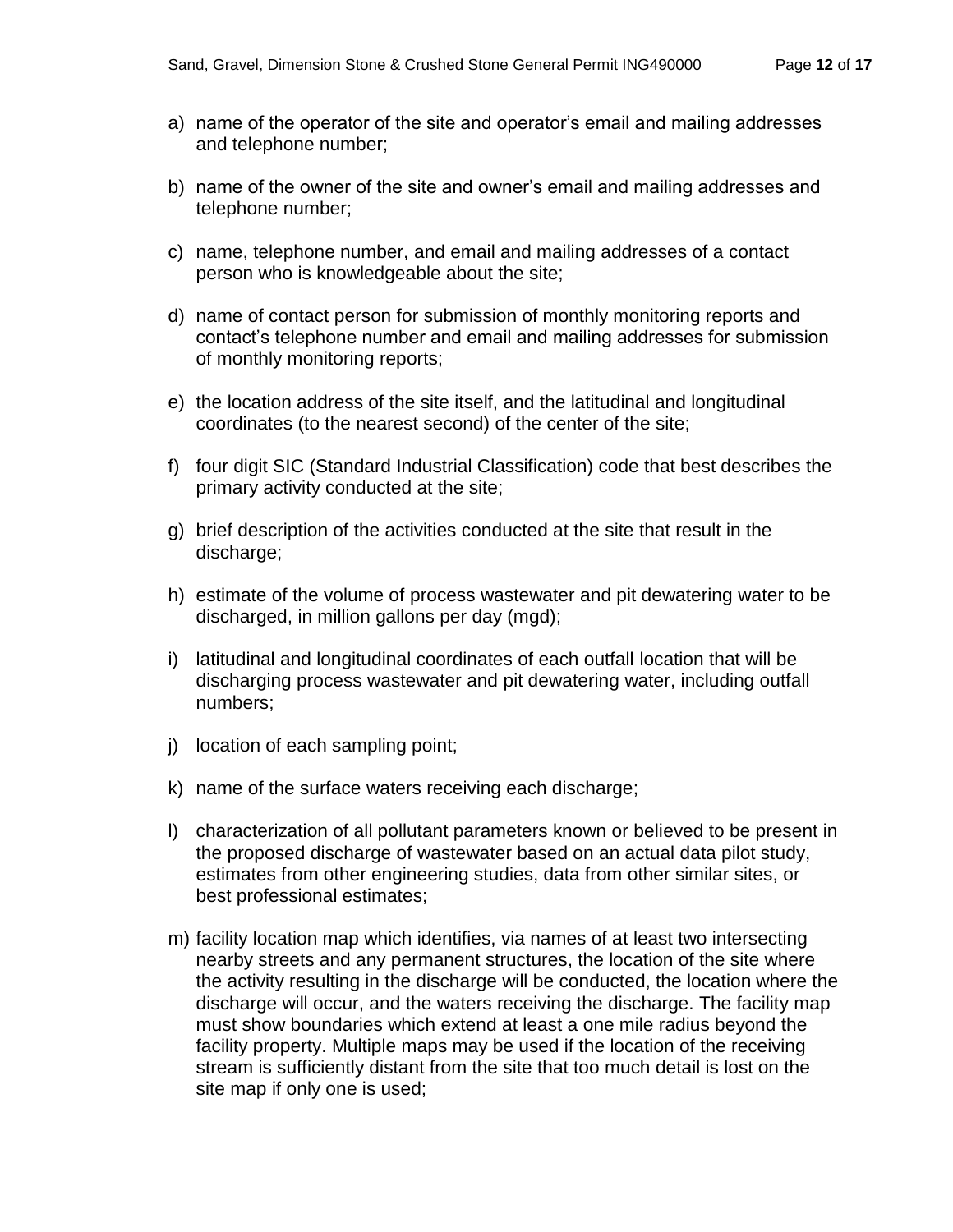- n) flow schematic diagram(s) that shows how the process wastewater travels through the facility to the point(s) where it is discharged (outfall point);
- o) a completed Potentially Affected Parties form (per IC 4-21.5, and mailing labels with the mail codes (Mail Code 65-42 PS) inserted on the first line of the label for each person listed;
- p) The NOI letter must also contain proof of publication of the following statement in a newspaper of largest circulation in the area of the discharge: (*Facility name, address, address of the location of the discharging facility*) "is submitting a Notice of Intent to notify the Indiana Department of Environmental Management of our intent to comply with the requirements under the National Pollutant Discharge Elimination System (NPDES) general permit ING490000 to discharge process wastewater from a sand, gravel, crushed stone, or dimensional stone operation. Discharge will be to (*name(s) of the stream(s) or other water body(ies)) receiving the discharge(s*)".

"Any person wishing further information about the discharge may contact (*facility contact person's name and telephone or email address*). The decision to issue coverage under this NPDES general permit for this discharge is appealable as per IC 4-21.5 and IC 13-15-6. Any person who would like to be informed of IDEM's decision regarding coverage of this facility under this NPDES permit, and who would like to be informed of procedures to appeal the decision may contact IDEM's offices at OWQWWPER@idem.IN.gov to be placed on a mailing list to receive notification of IDEM''s decision.

- q) documentation of IDEM pre-approval for the use of any water treatment additives (WTAs) to be used with the process wastewater;
- r) required permit application fee as per IC 13-18-20-12; and
- s) certification statement signed by the authorized signatory as set forth in 40 CFR 122.22.

## <span id="page-12-0"></span>5.0 REQUESTING TERMINATION OF COVERAGE

A permittee may request termination of coverage under this general permit when discharges of process wastewater and/or mine dewatering water to surface waters of the State have ceased. In order to do so, the permittee shall complete and submit a Notice of Termination (NOT) according to Section 4.3 of this permit.

The permittee will continue to be responsible for submitting all reports required by this permit and for remitting annual permit maintenance fees billed according to Indiana Statute IC 13-18-20 until IDEM approves the NOT.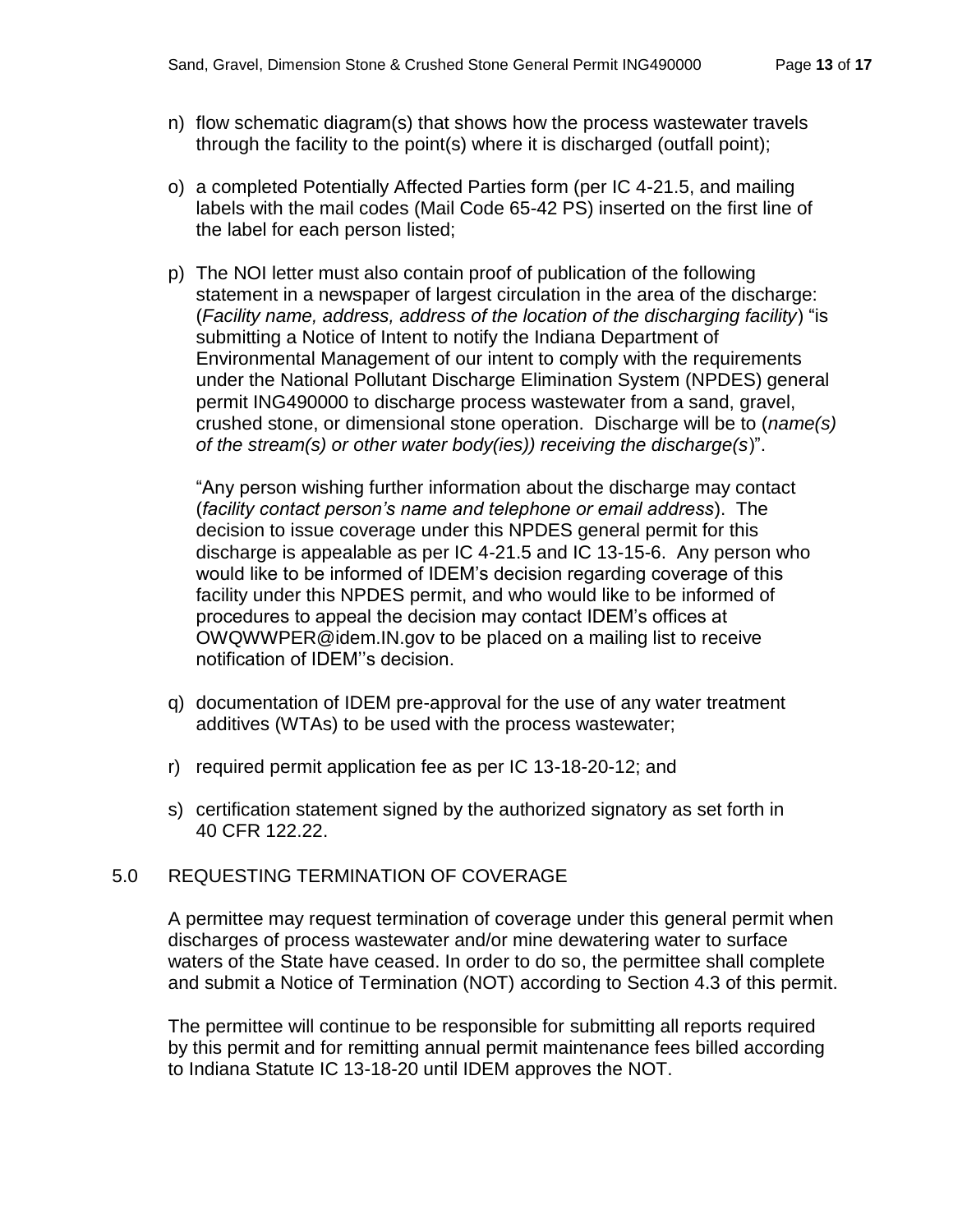# <span id="page-13-0"></span>**6.0 ADDITIONAL REQUIREMENTS**

<span id="page-13-1"></span>6.1 Standard Conditions for General Permits

The following standard permit conditions are incorporated by reference, as applicable to general permits.

| <b>Standard Conditions</b>                          | <b>Federal Regulatory Cite</b> |
|-----------------------------------------------------|--------------------------------|
| Duty to comply<br>a)                                | 40 CFR 122.41(a)               |
| Duty to reapply<br>b)                               | 40 CFR 122.41(b)               |
| Need to halt or reduce activity not a defense<br>C) | 40 CFR 122.41(c)               |
| Duty to mitigate<br>ď                               | 40 CFR 122.41(d)               |
| Proper operation and maintenance<br>e)              | 40 CFR 122.41(e)               |
| <b>Permit actions</b>                               | 40 CFR 122.41(f)               |
| <b>Property rights</b><br>g)                        | 40 CFR 122.41(g)               |
| Duty to provide information<br>h)                   | 40 CFR 122.41(h)               |
| Inspection and entry                                | 40 CFR 122.41(i)               |
| Monitoring and records                              | 40 CFR 122.41(i)               |
| <b>Signatory requirements</b><br>k)                 | 40 CFR 122.41(k)               |
| <b>Reporting requirements</b>                       | 40 CFR 122.41(I)               |
| <b>Bypass reporting</b><br>m)                       | 40 CFR 122.41(m)               |
| Upset reporting<br>n)                               | 40 CFR 122.41(n)               |
| Additional reporting requirement for existing<br>O) | 40 CFR 122.42(a)               |
| manufacturing, commercial, mining, and              |                                |
| silvicultural dischargers                           |                                |

## <span id="page-13-2"></span>6.2 Change of Ownership/Transfer

Coverage under this permit may be transferred in the event that the facility is sold or transferred to a new owner or operator when the following occurs:

- a) The current permittee notifies IDEM at least thirty (30) days in advance of the proposed transfer date.
- b) A written agreement containing a specific date of transfer of permit responsibility and coverage between the current permittee and the transferee (including acknowledgment that the existing permittee is liable for violations up to that date, and the transferee is liable for violations from that date on) is submitted to IDEM.
- c) The transferee certifies in writing to IDEM the intent to operate the facility without making such material and substantial alterations or additions to the facility as would significantly change the nature or quantities of pollutants discharged.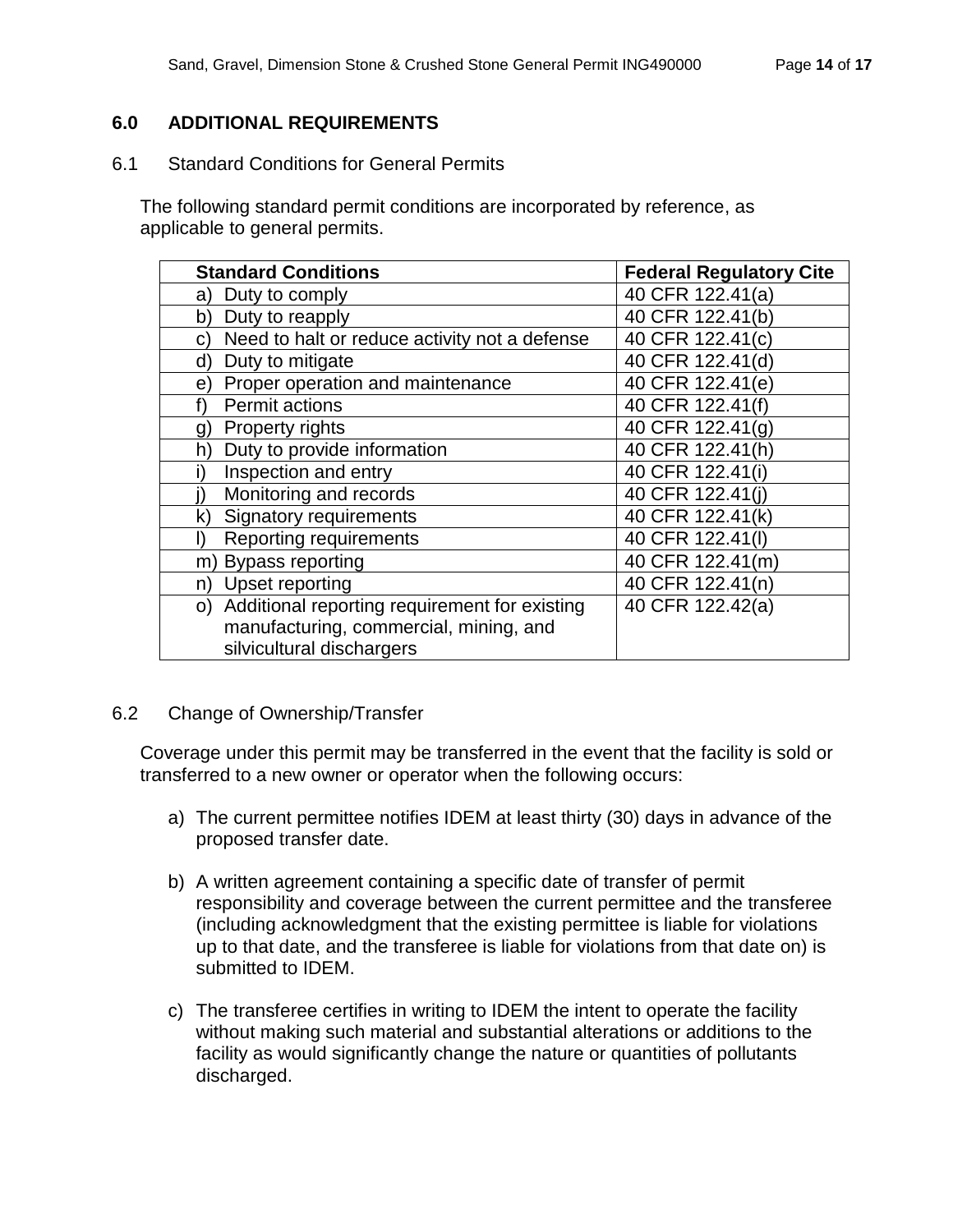d) In addition to the submittal of the written agreement for transfer the new owner or operator must also submit a new NOI in accordance with the provisions of Section 4.0 of this permit.

### <span id="page-14-0"></span>6.3 Planned Changes in Facility or Discharge

The permittee shall give notice to IDEM no later than thirty (30) days prior to the initiation of any physical alterations or additions to the permitted facility that will or may:

- a) result in a discharge from a point previously not identified in the NOI;
- b) result in the facility meeting one of the criteria for determining whether the facility is a new source as defined in 40 CFR 122.29(b);
- c) change the nature or increase the quantity of pollutants discharged. This notification applies to pollutants which are subject either to effluent limitations in the general permit, or to notification requirements under 40 CFR 122.42(a)(1); or
- d) change the amount or frequency of the discharge.

Changes resulting in the addition (item a above) or deletion of a discharge point will necessitate the submission of a new NOI requesting this amendment, along with the appropriate fee in accordance with IC 13-18-20-12.

### <span id="page-14-1"></span>6.4 Other Information

When the permittee becomes aware of a failure to submit any relevant facts or the submission of incorrect information in a NOI or in any report, the permittee shall promptly submit such facts or corrected information to the Commissioner.

The permittee shall promptly provide to IDEM written notice of any changes to items listed on the NOI. These would include:

a) any changes in contacts or responsible party;

b) any changes to addresses- mailing address or email address- for any contact or responsible party;

c) any changes to telephone numbers for any contact person or responsible party; and/or

d) any changes involving the person or position with delegated signature authority for any forms or reports required by this general permit as set forth in Section 6.1(k) of this general permit.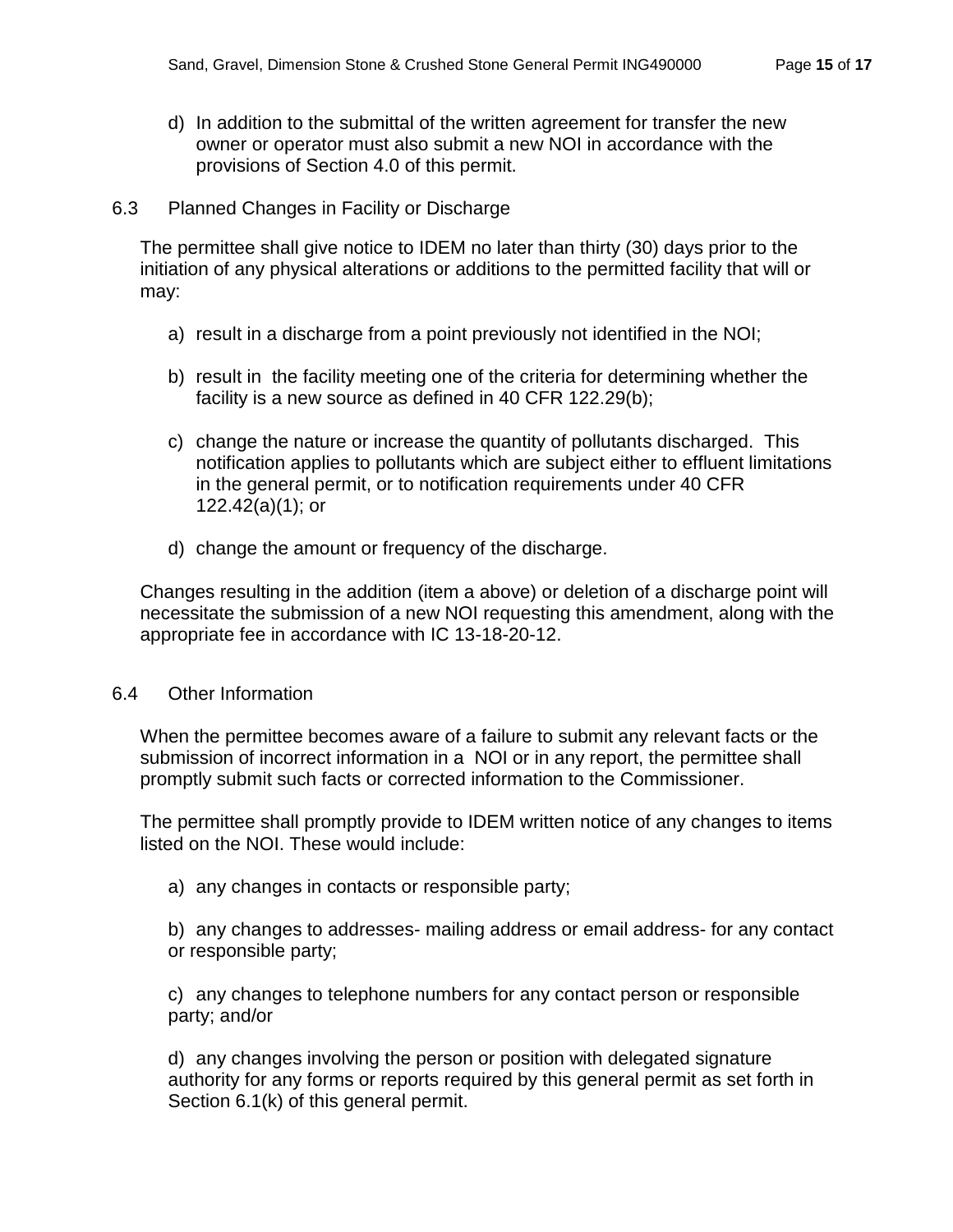### <span id="page-15-0"></span>6.5 Effect of Noncompliance

All discharges shall be consistent with the terms and conditions of this general permit. Any noncompliance constitutes a violation of applicable State and Federal laws, the Clean Water Act and IC 13 and is grounds for enforcement action, termination of coverage under the permit, requiring an individual permit, and/or denial of permit coverage renewal.

When IDEM or the U.S. EPA determines that the effluent limitations contained in Sections 2.1 or 2.2 of this general permit are not being met consistently, or that the discharge is causing or contributing to an excursion above any applicable water quality standard, the permittee may be notified by the Commissioner in writing that an individual permit application is necessary.

### <span id="page-15-1"></span>6.6 Reporting Spills and Noncompliance

The permittee must monitor for, identify, and report to IDEM any adverse incidents (including spills and leaks) which reach any surface water of the state. When the permittee observes or is otherwise made aware of any permit noncompliance or any adverse incident that may have resulted from a discharge from the permitted facility, the permittee must notify IDEM by telephone at **(888) 233-7745:**

- a) immediately for bypasses, adverse incidents or noncompliance which pose a significant danger to human health or the environment, and
- b) as soon as possible but within two (2) hours of discovery for any bypasses, adverse incidents, or noncompliance resulting in death or acute injury or illness to animals or humans (see "Spill Response and Reporting Requirements" in 327 IAC 2-6.1).

The permittee shall report any noncompliance and other information that is subject to the reporting requirements of 40 CFR 122.41(l)-(m) and 40 CFR 122.42(a) of this general permit within 24 hours of the person becoming aware of the permit noncompliance if it does not meet either of the conditions listed above. The permittee shall make the oral reports to IDEM by calling (317) 232-8670 during regular business hours or by calling (317) 233-7745 ((888) 233-7745 toll free in Indiana) during non-business hours. Written reports shall be submitted to IDEM within 5 days of the time the permittee becomes aware of the circumstances and may be submitted by U.S. Mail, by hand delivery, or via email. The written submission shall contain a description of the noncompliance and its cause; the period of noncompliance, including exact dates and times, and, if the noncompliance has not been corrected, the anticipated time it is expected to continue; and steps taken or planned to reduce and eliminate the noncompliance and prevent its recurrence. The mailing address for the written report is: